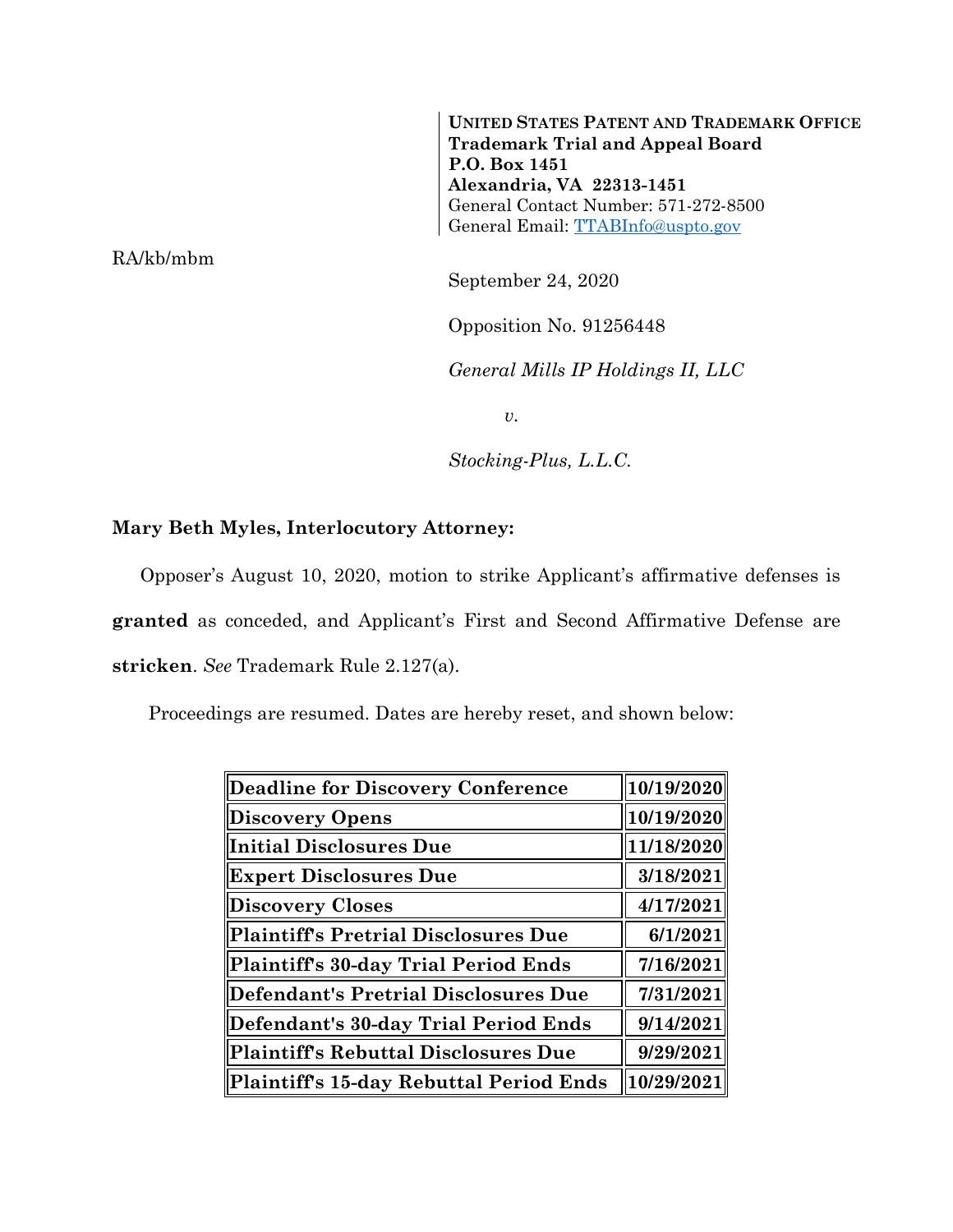| Plaintiff's Opening Brief Due                                                             | $\ 12/28/2021\ $ |
|-------------------------------------------------------------------------------------------|------------------|
| Defendant's Brief Due                                                                     | 1/27/2022        |
| Plaintiff's Reply Brief Due                                                               | 2/11/2022        |
| $\left\  {\rm Request\ for\ Oral\ Hearing\ (optional)\ Due} \right\ $ 2/21/2022 $\left\ $ |                  |

Generally, the Federal Rules of Evidence apply to Board trials. Trial testimony is taken and introduced out of the presence of the Board during the assigned testimony periods. The parties may stipulate to a wide variety of matters, and many requirements relevant to the trial phase of Board proceedings are set forth in Trademark Rules 2.121 through 2.125. These include pretrial disclosures, the manner and timing of taking testimony, matters in evidence, and the procedures for submitting and serving testimony and other evidence, including affidavits, declarations, deposition transcripts and stipulated evidence. Trial briefs shall be submitted in accordance with Trademark Rules 2.128(a) and (b). Oral argument at final hearing will be scheduled only upon the timely submission of a separate notice as allowed by Trademark Rule 2.129(a).

## **TIPS FOR FILING EVIDENCE, TESTIMONY, OR LARGE DOCUMENTS**

The Board requires each submission to meet the following criteria before it will be considered: 1) pages must be legible and easily read on a computer screen; 2) page orientation should be determined by its ease of viewing relevant text or evidence, for example, there should be no sideways or upside-down pages; 3) pages must appear in their proper order; 4) depositions and exhibits must be clearly labeled and numbered – use separator pages between exhibits and clearly label each exhibit using sequential letters or numbers; and 5) the entire submission should be text-searchable.